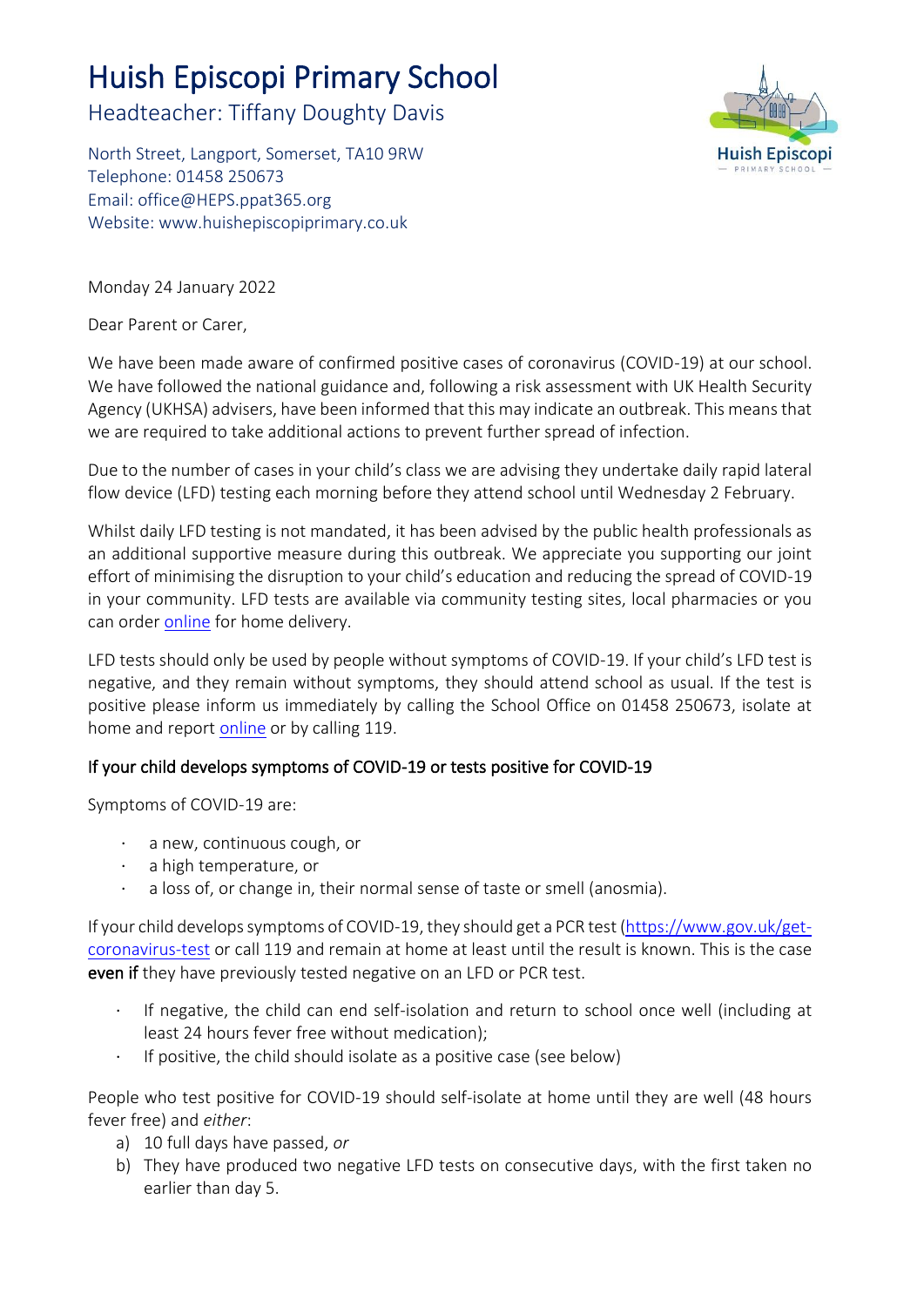

Note: Lingering coughs and changes to smell/taste are *not* a sign of ongoing infectiousness, so children can return to school if they have ended their self-isolation period (see above).

You can seek advice about COVID-19 symptoms from the [nhs.uk website.](https://www.nhs.uk/conditions/coronavirus-covid-19/check-if-you-have-coronavirus-symptoms/) If you are concerned about your child's symptoms, or they are worsening you can seek advice from NHS 111 at <https://111.nhs.uk/> or by phoning 111.

If the child has a positive test result but do not have [symptoms,](https://www.gov.uk/government/publications/covid-19-stay-at-home-guidance/stay-at-home-guidance-for-households-with-possible-coronavirus-covid-19-infection#symptoms) they should stay at home and selfisolate for 10 days from the date the positive test was taken. If your child does not have symptoms, count the day they took the test as day 0. If they subsequently develop symptoms shortly after a positive LFD test, a further PCR test is not required and the isolation period will be based on the original positive LFD test.

## Instructions for people who live in the same household as someone who has tested positive for COVID-19 or is symptomatic awaiting a test result

NHS Test and Trace will contact you to check whether you are legally required to self-isolate. If you are not legally required to self-isolate, you will be provided with advice on testing, advised to take extra caution, and given guidance on preventing the spread of COVID-19.

Those who ar[e clinically extremely vulnerable](https://www.gov.uk/government/publications/guidance-on-shielding-and-protecting-extremely-vulnerable-persons-from-covid-19/guidance-on-shielding-and-protecting-extremely-vulnerable-persons-from-covid-19) should be supported to minimise their contact with other people in the household during this period, regardless of whether others have symptoms or not.

## You are *not* required to self-isolate [if any of the following apply:](https://www.gov.uk/government/publications/covid-19-stay-at-home-guidance/stay-at-home-guidance-for-households-with-possible-coronavirus-covid-19-infection#exempt)

- You are fully vaccinated
- You are below the age of 18 years 6 months
- · You have taken part in or are currently part of an approved COVID-19 vaccine trial
- · You are not able to get vaccinated for medical reasons

Fully vaccinated means that you have been vaccinated with an MHRA approved COVID-19 vaccine in the UK, and at least 14 days have passed since you received the recommended doses of that vaccine (note this is currently under review and may be updated to include a booster dose in due course).

In line with national guidance for households with Covid-19 infection, household and other close contacts of someone who has tested positive for COVID-19 should undertake daily LFD testing for a period of 7 days or for 10 days from their last contact with the positive case (whichever is first). This is recommended for all close contacts aged 5 and over who are not required to isolate.

Children aged under 5 who are close contacts are not required to isolate and do not need to take part in daily testing of close contacts. If a child under the age of 5 lives with someone who has tested positive for COVID-19 they will be advised to avoid contact with those at higher risk of severe illness if infected with COVID-19 and to take a one-off PCR test as soon as possible.

## You are required to self-isolate if you are aged over 18 years and 6 months and [if any of the](https://www.nhs.uk/conditions/coronavirus-covid-19/self-isolation-and-treatment/when-to-self-isolate-and-what-to-do/)  [following apply:](https://www.nhs.uk/conditions/coronavirus-covid-19/self-isolation-and-treatment/when-to-self-isolate-and-what-to-do/)

You have received only one dose of the COVID-19 vaccine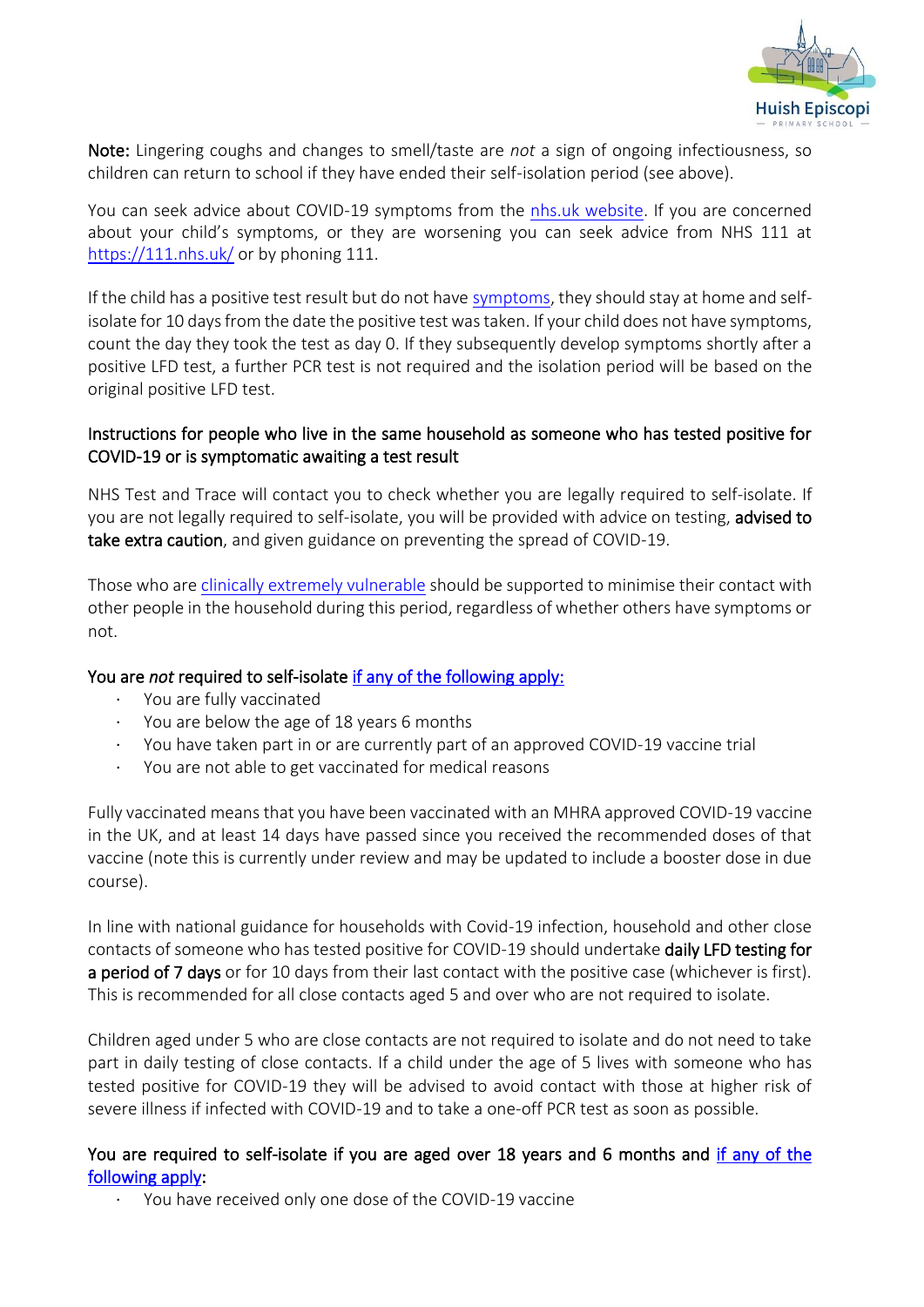

- · You have not received any dose of the COVID-19 vaccination
- · You are not otherwise exempt

Household members who need to self-isolate as close contacts should not go to work, school or public areas, and exercise should be taken within the home. You should ask friends or family if you require help with buying groceries, other shopping or picking up medication, or walking a dog. Alternatively, you can order your shopping online and medication by phone or online. Please read [the stay at home guidance](https://www.gov.uk/government/publications/covid-19-stay-at-home-guidance/stay-at-home-guidance-for-households-with-possible-coronavirus-covid-19-infection) which provides information on this.

Household members staying at home for 10 days will greatly reduce the overall amount of infection the household could pass on to others in the community.

You could be fined if you do not self-isolate following a notification by NHS Test and Trace. You may be entitled to a one-off payment of £500 through the [NHS Test and Trace Support Payment](https://www.gov.uk/government/publications/test-and-trace-support-payment-scheme-claiming-financial-support/claiming-financial-support-under-the-test-and-trace-support-payment-scheme)  [scheme](https://www.gov.uk/government/publications/test-and-trace-support-payment-scheme-claiming-financial-support/claiming-financial-support-under-the-test-and-trace-support-payment-scheme) if you are required to stay at home and self-isolate, or you are the parent or guardian of a child who has been told to self-isolate.

#### How to reduce spread of COVID-19 as a household contact who is not required to self-isolate

Even if you are vaccinated, you can still be infected with COVID-19 and pass it on to others. If you are identified as a contact of someone with COVID-19 but you are not required to self-isolate, you can help protect others by following the [guidance](https://www.gov.uk/guidance/covid-19-coronavirus-restrictions-what-you-can-and-cannot-do#keeping-yourself-and-others-safe) on how to stay safe and help prevent the spread of COVID-19 infections.

To reduce the spread of COVID-19 in your community:

- · Test daily using LFDs for 7 days
- Limit close contact with other people outside your household, especially in enclosed spaces
- Wear a face covering for those aged 11 and over in crowded, enclosed or poorly ventilates spaces and when you are in close contact with other people
- · Limit contact with anyone who is at higher risk of severe illness if infected with Covid-19
- Follow the guidance on how to stay safe and help prevent the spread GOV.UK (www.gov.uk)

You should follow this advice while the person in your household with COVID-19 is self-isolating.

If you are a health or social care worker or student undertaking a work placement who has been identified as a household contact and are exempt from self-isolation, there is [additional](https://www.gov.uk/government/publications/covid-19-management-of-exposed-healthcare-workers-and-patients-in-hospital-settings/covid-19-management-of-exposed-healthcare-workers-and-patients-in-hospital-settings) guidance [available](https://www.gov.uk/government/publications/covid-19-management-of-exposed-healthcare-workers-and-patients-in-hospital-settings/covid-19-management-of-exposed-healthcare-workers-and-patients-in-hospital-settings) that you should follow to reduce the risk of spread of COVID-19 in these settings.

If you develop [symptoms](https://www.gov.uk/government/publications/covid-19-stay-at-home-guidance/stay-at-home-guidance-for-households-with-possible-coronavirus-covid-19-infection#symptoms) at any time, even if these are mild, self-isolate immediately, [arrange](https://www.gov.uk/get-coronavirus-test) to have a [COVID-19](https://www.gov.uk/get-coronavirus-test) PCR test and follow the guidance for people with COVID-19 [symptoms.](https://www.gov.uk/government/publications/covid-19-stay-at-home-guidance/stay-at-home-guidance-for-households-with-possible-coronavirus-covid-19-infection#SymptomsPositiveTest)

## For most people, coronavirus (COVID-19) will be a mild illness.

How to stop coronavirus (COVID-19) spreading